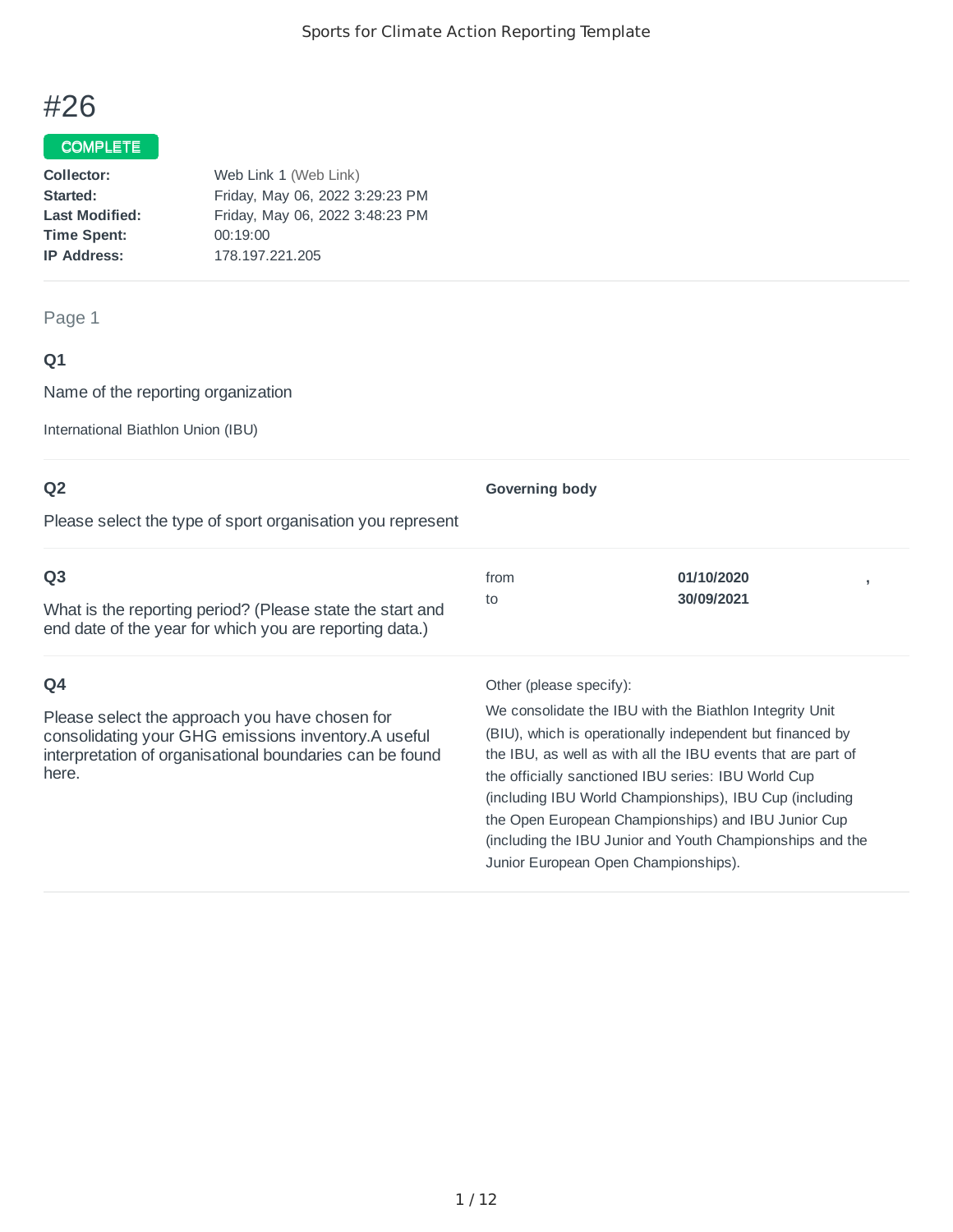**Yes**

Is there executive (board) oversight of sustainability / climate-related issues within your organization?Senior management buy-in and commitment particularly at the board/CEO level is a prerequisite for a successful GHG reduction program. Implementing a reduction target is likely to necessitate changes in behavior and decisionmaking throughout the organization. In some cases it also requires establishing an internal accountability and incentive system and providing adequate resources to achieve the target. This will be difficult, if not impossible, without senior management commitment.

## **Q6**

Please indicate the highest management-level position(s) or committee(s) with responsibility for climate-related issues in your organisation.

Secretary-General (CEO)

## **Q7**

Have you identified climate-related risks in your organization's strategy and/or financial planning?If yes, please provide further information on the risk type you have identified, e.g., transition risks (such as emerging climate regulation) or physical risks (such as extreme weather, extreme heat, no snow etc.); The time horizon of the risk (e.g., short-term, long-term, or unknown); The likelihood of the risk occurring; The impact of the risk materializing (how would this risk impact your business?); How the risk is being (or is planned to be) managed?

#### **Yes,**

Please explain what your major risks are and how do manage them:

In our organizational risk assessment (updated every six months), we have identified two Climate Change-related risks that both concern climate / snow, one being of longterm and the other short-term nature. The long-term related risk is assessed at the severity level of 15 of 25 (Continuing climate change leading to ever milder temperatures which make access to snow impossible or extremely difficult) and the short-term at 10 (Continuing climate change leading to ever milder temperatures making snow production impossible or extremely difficult). These risks are managed accordingly, the former with long-term strategies and adaptation plans and the latter with a focus on building resilience and enhancing sustainable snow management at the event venues.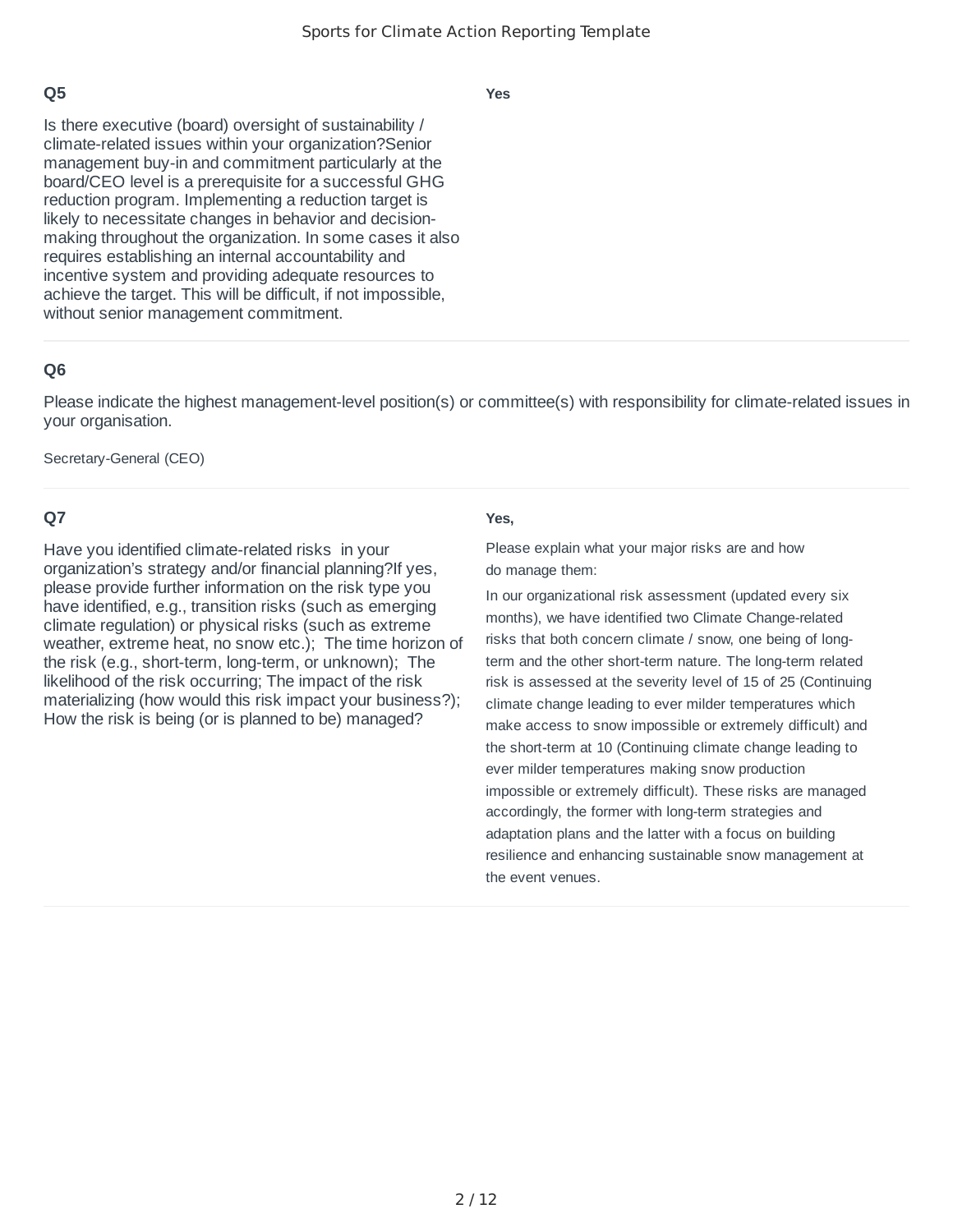**,**

**,**

**,**

#### **Q8**

Please explain in practical terms how has your organisation responded Principles 1 of Sports for Climate Action frameworkPlease provide the link to the any public information, website or latest report on initiatives you have taken to respond to your S4CA commitment

**Set sustainability targets and strategy,**

**Introduced policies to effectively manage significant environmental impacts**

**Introduced/implemented sustainability code of conduct for suppliers**

**Waste policies,**

**Single plastic use policies,**

**Telecommuting and carpooling,**

**Operational efficiency targets,**

**Working with supply chain partners on climate efforts,**

**Sustainability is embedded in key business operations (e.g. executive, finance, communications etc)**

Please explain applicable actions here:

Approved Sustainability Policy:

https://assets.ctfassets.net/cz0vl36hcq0x/NwvpRRdKNkqil oBBJF589Q/b59cfa6feaee551279ac04b9e3d26056/sustaina bility brochure.pdf Approved Sustainability Strategy 2020-2030 with objectives and targets:

https://assets.ctfassets.net/cz0vl36hcq0x/H8bDv652rkK8Z 6UiMXYmpQ/78debc9fc782d145aaec8e14771e3bfa/IBU\_Su stainability Strategy 2020 2030.pdf Sustainability is a part of the strategic roadmap for the entire organization as one of the three underlying principles and one of the strategic overall objectives for 2030:

https://www.biathlonworld.com/inside-ibu/governance Each department adds their commitments to the organizational Carbon Management plan, in addition to 5% reduction goal on travel emissions:

https://assets.ctfassets.net/cz0vl36hcq0x/3pDk1m3xtP2v9 hf9oYYFJ1/e94620a740901bf89c3b3223971cf700/IBU\_Carb on Management Plan 2020.2021.pdf Included a Code of Conduct in the supplying partner contracts for new Olympic term 2022-2026:

https://assets.ctfassets.net/cz0vl36hcq0x/2qTNMEvpBRtlT qcuPULPlr/0b27832ea21af7993b784223d4b2a1d1/Code\_of\_ Conduct\_2022.pdf Banned C8 fluorine waxes:

https://www.biathlonworld.com/news/ibu-biathlon-fluorban/I2WyqNTIe06JYYrfAW27Q

https://www.biathlonworld.com/news/institutional-newsletterfluor-ban/7gVK7CcRcNDq4DMDanHEm3 Introduced a recycling program in the IBU headquarters (Staff Handbook). We have set ban on single use plastic as a strategic aim and have started work in the headquarters (as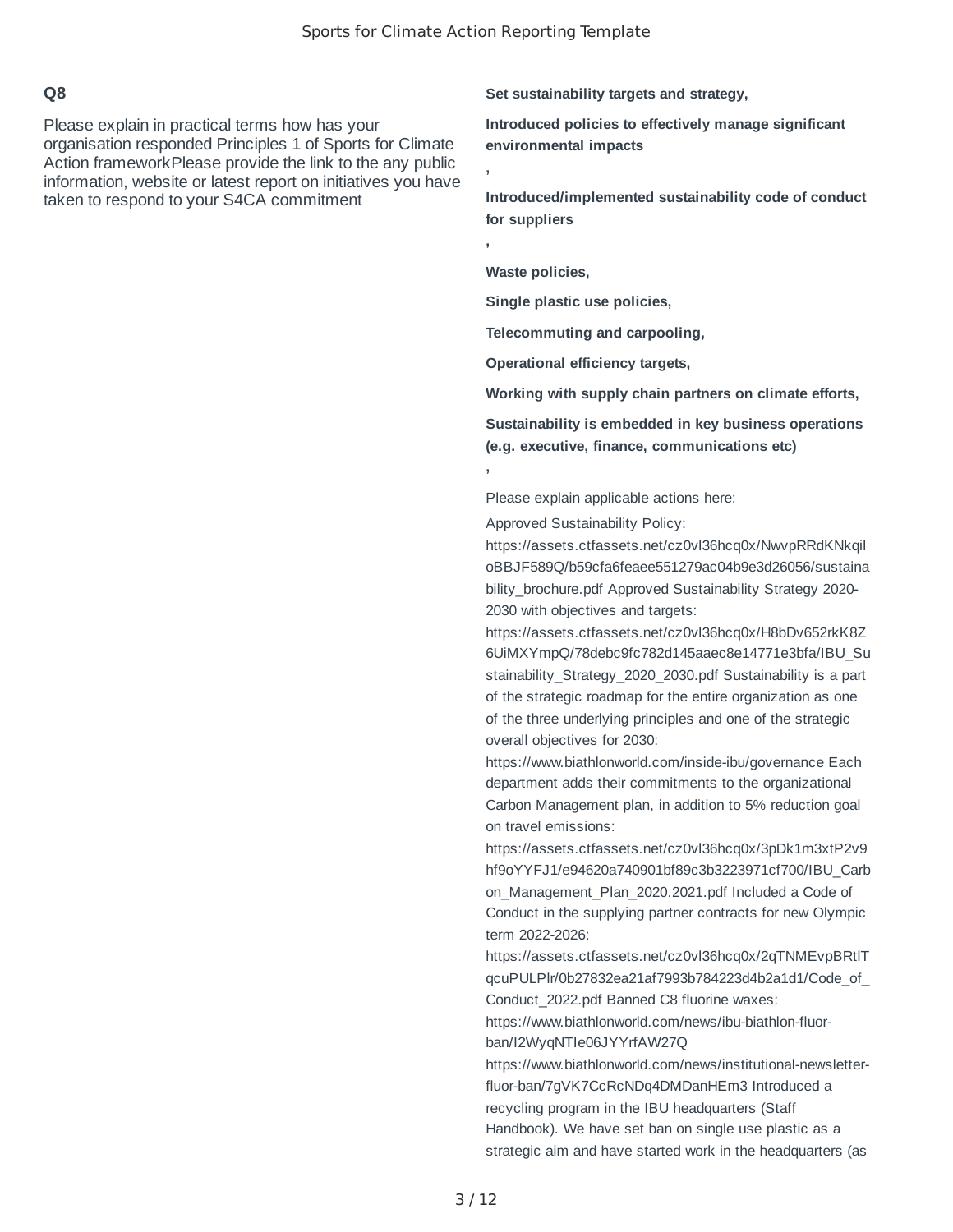**Yes**

**,**

**,**

per an internal procurement instruction), the events to follow in a next step. Introduced a travel policy and home office policy for staff (Staff Handbook). Included a sustainability annex in supplying partner contracts for new Olympic term 2022-2026:

https://assets.ctfassets.net/cz0vl36hcq0x/2cp6sIbSHxtsZQ hymg4DhJ/517605bd2f3c6a658c04fa773f640b4a/Appendix\_ Sustainability\_2022.pdf

## **Q9**

The following few questions will be focusing on Principle 2 of Sports for Climate Action framework (measure, plan, reduce etc.)Did you measure your GHG emissions in the reporting period?

## **Q10**

Select the name of the standard, protocol, or methodology you have used to collect activity data and calculate emissions.

## **Q11**

Please provide information on categories of emissions included in your GHG emissions inventory for Scope 1 and 2 Scope 1: Direct GHG emissions that are emitted from sources owned and controlled by an organization. A fuller description on scopes and organizational boundaries can be found in the GHG Protocol Corporate Standard. Scope 2: GHG emissions from the generation of purchased electricity consumed by the organization. Purchased electricity is defined as electricity that is purchased or otherwise brought into the organizational boundary of the organization. For guidance on what to include in scope 2, please refer to the GHG Protocol Corporate Standard. Organisations should ensure that there are mechanisms in place to confirm that the emissions data provided is sufficiently accurate. Please provide information on calculation methodology and if possible a breakdown of Scope 1 and Scope 2 emissions in the comment box.

**GHG Protocol - Corporate Reporting & Accounting Standard**

**Scope 1 (e.g Gas, oil and biomass; HFC & CFC; Company-owned fleet)**

**Scope 2 (e.g Electricity (location-based); Electricity (market-based); Heating (if any); Cooling (if any)**

Please add your comments here:

The Level 1 (L1) of 'IBU as an organization' includes the IBU headquarters in Anif bei Salzburg, Austria as a facility. Scope 1: Direct emissions IBU Office (Headquarters) - Heating/Cooling (gas) Scope 2: Indirect emissions from purchased electricity IBU Office (Headquarters) - Electricity, market based (renewable) The Level 2 (L2) of the 'IBU Events' Scope 1: Energy (direct emissions from heating and fuels) - Course grooming - Transportation (loading) - Heating of permanent and temporary venue infrastructure - Generators - Other fuel use not electricity Scope 2: Energy (electricity consumption) - Snow production - Electricity for heating - Electricity for PA (light/sound) - Other electricity consumption Scope3: - Travel to host country/city - Transport services - Food & Beverage (Catering) - Material - Uniforms - Accommodation - Waste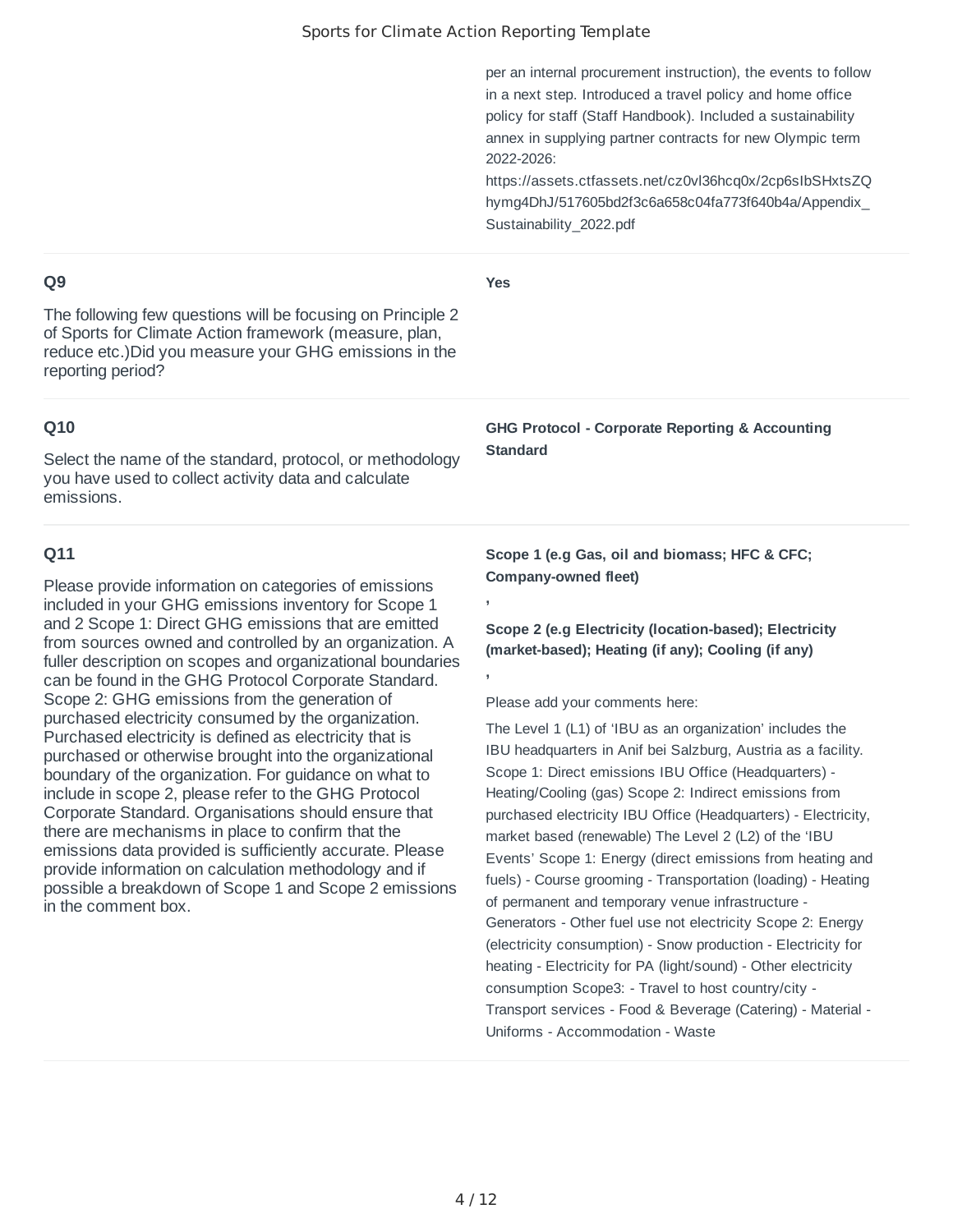Please provide information on applicable categories of Scope 3 emissions included in your GHG emissions inventory (boundaries)Scope 3: "Indirect" emissions from organization's supply chain activities. For more information on what is included under each category and relevant data collection guidance please visit GHG protocol scope 3 guidance.

**Category 2 - Capital goods, Category 3 - Fuel- and energy-related activities, Category 4 - Upstream transportation and distribution, Category 5 - Waste generated in operations, Category 6 - Business travel, Category 7 - Employee commuting, Category 9 - Downstream transportation and distribution**

**Category 1 - Purchased goods and services,**

## **Q13**

Are there any relevant emissions that are excluded from your GHG inventory?Please disclose any relevant sources of emissions excluded and provide the magnitude of significance and reasons for their exclusion in the comment box

No.

| Q14<br>Is your GHG data third party verified?                                                                 | Yes.<br>If yes, please provide further information or a web link if<br>possible:<br>https://assets.ctfassets.net/cz0vl36hcq0x/Z7mEmRpuZsH<br>Uevq2hxt3P/09efb57c4603cf9a5426252c9e597980/IBU Sus<br>tainability Report2021 Final.pdf |
|---------------------------------------------------------------------------------------------------------------|--------------------------------------------------------------------------------------------------------------------------------------------------------------------------------------------------------------------------------------|
| Q15                                                                                                           | Reduction plan is being implemented,                                                                                                                                                                                                 |
| Please let us know if you have a GHG emissions<br>reduction plan?                                             | If the plan is publicly available, please provide the link.:<br>https://assets.ctfassets.net/cz0vl36hcq0x/3pDk1m3xtP2v9<br>hf9oYYFJ1/e94620a740901bf89c3b3223971cf700/IBU Carb<br>on Management Plan 2020.2021.pdf                   |
| Q16                                                                                                           | Yes,                                                                                                                                                                                                                                 |
| Do you have long term climate target (e.g. by 2040)?                                                          | Please specify (e.g. Net-Zero by 2040):<br>Climate Neutral by 2030, Climate Positive by 2034, Net<br>Zero by 2040                                                                                                                    |
| Q17<br>Do you have an interim GHG emissions reduction target?<br>E.g. 50% absolute emission reduction by 2030 | <b>Yes</b>                                                                                                                                                                                                                           |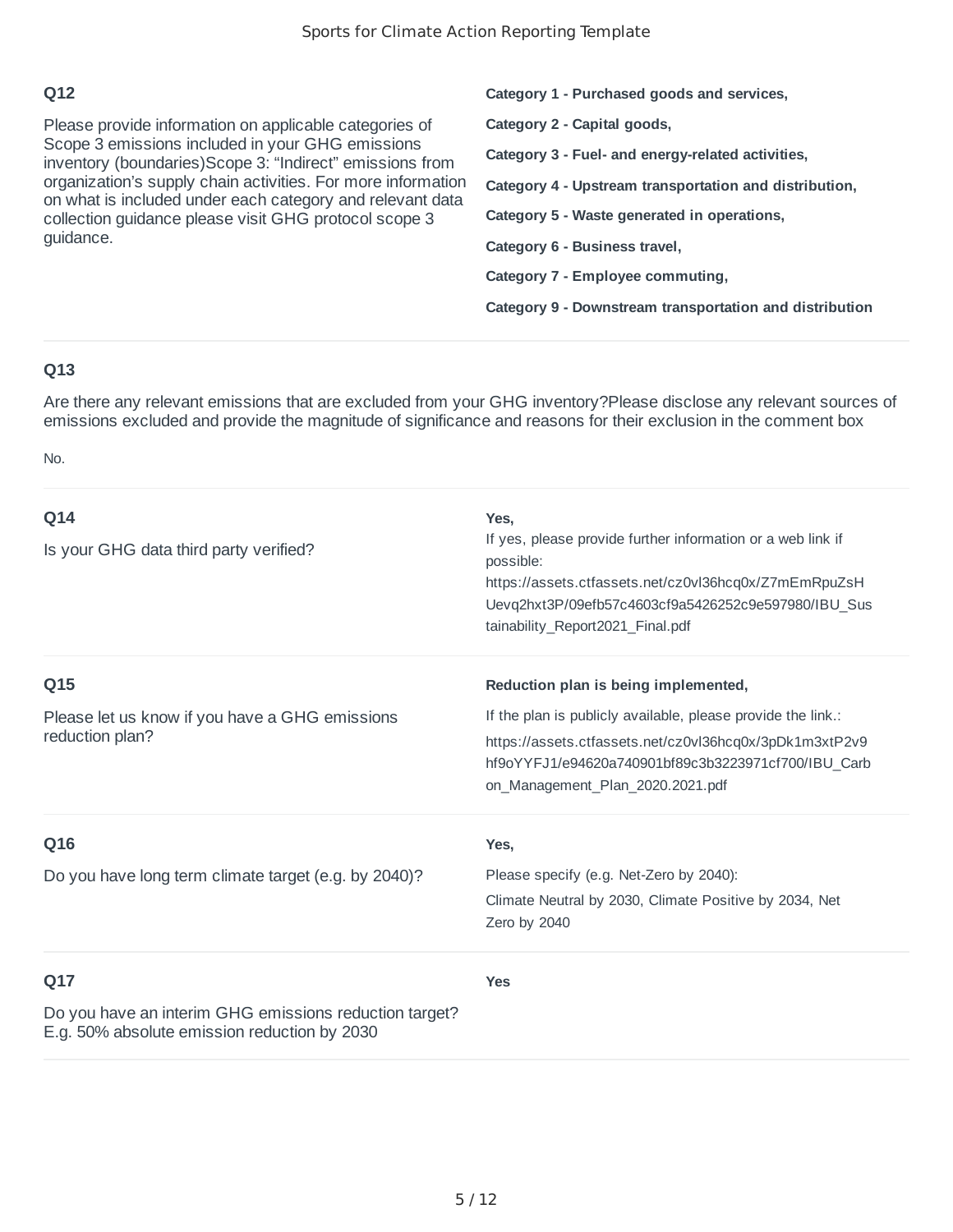Please provide your base year and base year emissions (metric tons CO2e)?Eg. Base year 2019 / 1234 metric tons CO2eThe base year is the year for which the emissions baseline is developed. This should be the most recent year for which a full set of data is available – no earlier than 2019 is recommended, and it should be consistent across all targets set by the same organisation (e.g. calendar or financial year). If information for a single recent representative year is not available, then average emissions data over consecutive years can be used (e.g. 2018-2020) .The base year should promote action that hasn't already been accomplished, in order to promote forward looking ambition.If you have not measured your emissions, that will need to be your first step before setting the base year.

| Scope 1 and 2 | For our Level 1, IBU as organization, 2019; 16 tons C02e.<br>For our Level 2, IBU Events, still to be validated for<br>2019/2020 season.                |
|---------------|---------------------------------------------------------------------------------------------------------------------------------------------------------|
| Scope 3       | For our Level 1, IBU as organization, 2019; 1058 tons<br>CO <sub>2</sub> e. For our Level 2, IBU Events, still to be validated<br>for 2019/2020 season. |

#### **Q19**

Please provide further details on targets set under each scope if applicableExample: The (absolute) target x% by 2030 has been set in 2021. Our target covers facilities and vehicles in our scope 1 and 2 footprint.

| Scope 1 and 2<br>Scope 3<br>Q20<br>What were your organization's GHG emissions in the<br>reporting year (metric tons of CO2e)?A fuller description<br>on scopes and organizational boundaries can be found in<br>the GHG Protocol Corporate Standard. | For our Levels 1 and 2, goal is -50%                                                                                                                                                                                                                                                                 |  |
|-------------------------------------------------------------------------------------------------------------------------------------------------------------------------------------------------------------------------------------------------------|------------------------------------------------------------------------------------------------------------------------------------------------------------------------------------------------------------------------------------------------------------------------------------------------------|--|
|                                                                                                                                                                                                                                                       | For our Levels 1 and 2, goal is -50%                                                                                                                                                                                                                                                                 |  |
|                                                                                                                                                                                                                                                       | Scope 1 and 2<br>647<br>Scope 3<br>4359                                                                                                                                                                                                                                                              |  |
| Q21                                                                                                                                                                                                                                                   | Increased,                                                                                                                                                                                                                                                                                           |  |
| How do your emissions (Scope 1 and 2 combined) for the<br>reporting year compare to those of the base year?                                                                                                                                           | Please provide further information here to explain your<br>choice, if not covered above:                                                                                                                                                                                                             |  |
|                                                                                                                                                                                                                                                       | Level 1: increased; Level 2: n/a                                                                                                                                                                                                                                                                     |  |
| Q22                                                                                                                                                                                                                                                   | Decreased,                                                                                                                                                                                                                                                                                           |  |
| How do your Scope 3 emissions for the reporting year<br>compare to those of the base year?                                                                                                                                                            | Please provide further information here to explain your<br>choice, if not covered above:                                                                                                                                                                                                             |  |
|                                                                                                                                                                                                                                                       | Level 1: decreased; Level 2: n/a. Level 1: They decreased<br>because events were staged without spectators so services<br>that would have impacted all Scopes were not provided and<br>due to limited travel and lack of spectators at our events<br>because of the COVID-19 pandemic; Level 2: n/a. |  |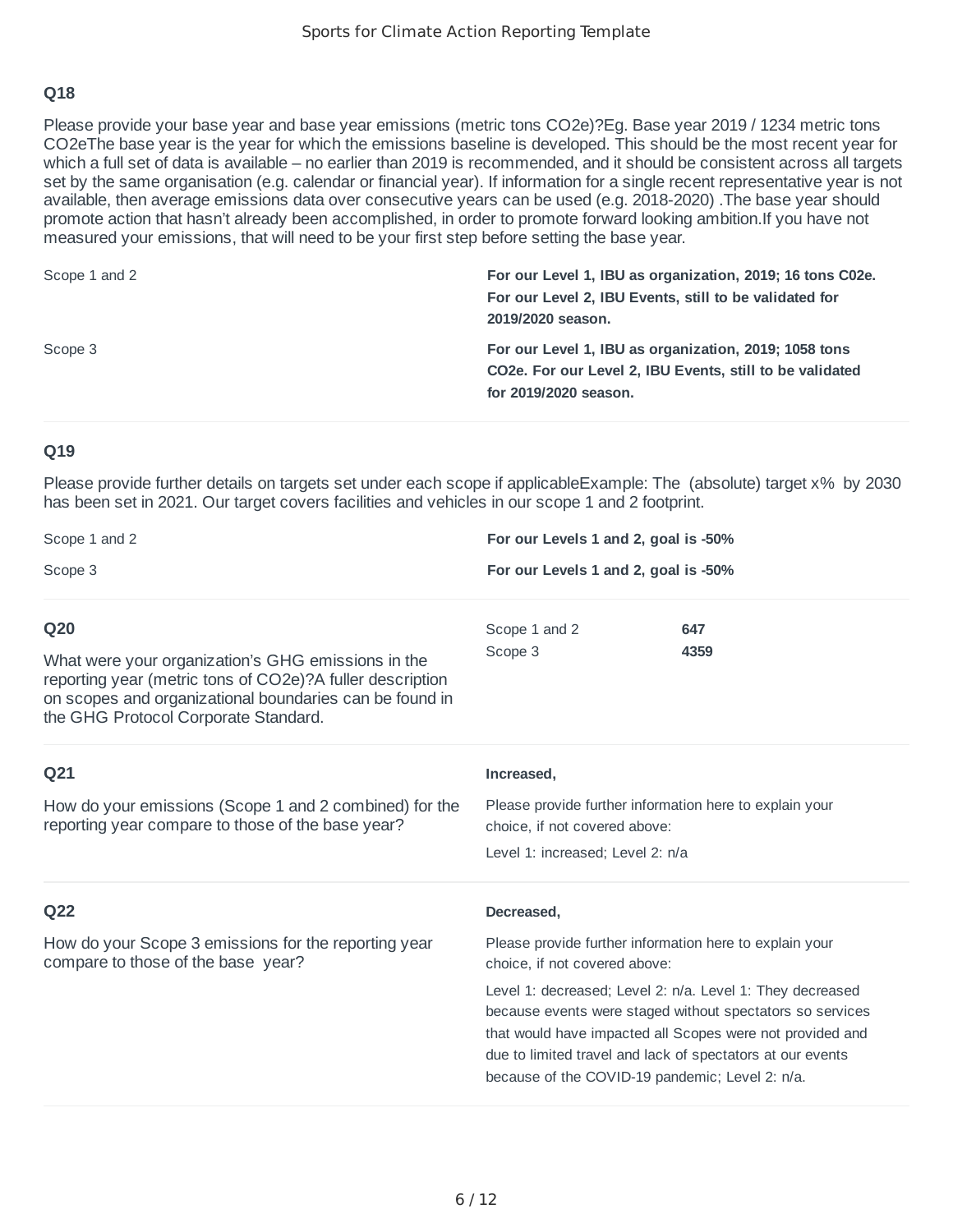What were your overall emission reductions achieved in the reporting year (metric tons of CO2e) ?e.g. 5% reduction in 2021 (target year) compared to 2019 (base year)

n/a. Aim to provide when have completed a full season without Covid-19 related measures and corresponding impact.

| Q <sub>24</sub>                                                                                                      | Respondent skipped this question                                                                                                                                                                                                                                                                                                                                                                                                                                                                                                                                                                                                                                                                                                                                       |
|----------------------------------------------------------------------------------------------------------------------|------------------------------------------------------------------------------------------------------------------------------------------------------------------------------------------------------------------------------------------------------------------------------------------------------------------------------------------------------------------------------------------------------------------------------------------------------------------------------------------------------------------------------------------------------------------------------------------------------------------------------------------------------------------------------------------------------------------------------------------------------------------------|
| If available, please attach relevant assurance/verification<br>you have undertaken for your GHG emissions reductions |                                                                                                                                                                                                                                                                                                                                                                                                                                                                                                                                                                                                                                                                                                                                                                        |
| Q <sub>25</sub>                                                                                                      | Yes, our athletes.,                                                                                                                                                                                                                                                                                                                                                                                                                                                                                                                                                                                                                                                                                                                                                    |
| Do you engage with your value chain stakeholders on                                                                  | Yes, our fans.,                                                                                                                                                                                                                                                                                                                                                                                                                                                                                                                                                                                                                                                                                                                                                        |
| climate-related issues?Please provide more information on<br>your engagement strategy in relevant boxes              | Yes, our suppliers.,                                                                                                                                                                                                                                                                                                                                                                                                                                                                                                                                                                                                                                                                                                                                                   |
|                                                                                                                      | Yes, the media.,                                                                                                                                                                                                                                                                                                                                                                                                                                                                                                                                                                                                                                                                                                                                                       |
|                                                                                                                      | Yes, other partners in the value chain.,                                                                                                                                                                                                                                                                                                                                                                                                                                                                                                                                                                                                                                                                                                                               |
|                                                                                                                      | Yes, with our sponsors,                                                                                                                                                                                                                                                                                                                                                                                                                                                                                                                                                                                                                                                                                                                                                |
|                                                                                                                      | Please explain your choice here (What worked, what hasn't,<br>where are opportunities and challenges):                                                                                                                                                                                                                                                                                                                                                                                                                                                                                                                                                                                                                                                                 |
|                                                                                                                      | We do not have customers per se unless you consider our<br>national members to be our customers, but we engage with<br>all our stakeholder groups. In many cases the initial<br>engagement is based on awareness creation and education<br>that is required before we can effectively turn this<br>awareness into action. We especially see this with our<br>member federations and local event organizers and expect<br>that going forward we will have to continue and reinforce<br>these education efforts focused on concrete actions and<br>roles they undertake in our strategy to reduce our emissions<br>by 50% until 2030. We will also continue to expand the<br>depth of our engagement with several stakeholder groups<br>including partners and sponsors. |
| Q26<br>Is your climate/sustainability strategy publicly available?                                                   | Yes,<br>If yes, please provide a link below. If not, please explain<br>why:<br>https://assets.ctfassets.net/cz0vl36hcq0x/H8bDv652rkK8Z<br>6UiMXYmpQ/78debc9fc782d145aaec8e14771e3bfa/IBU_Su<br>stainability_Strategy_2020_2030.pdf                                                                                                                                                                                                                                                                                                                                                                                                                                                                                                                                     |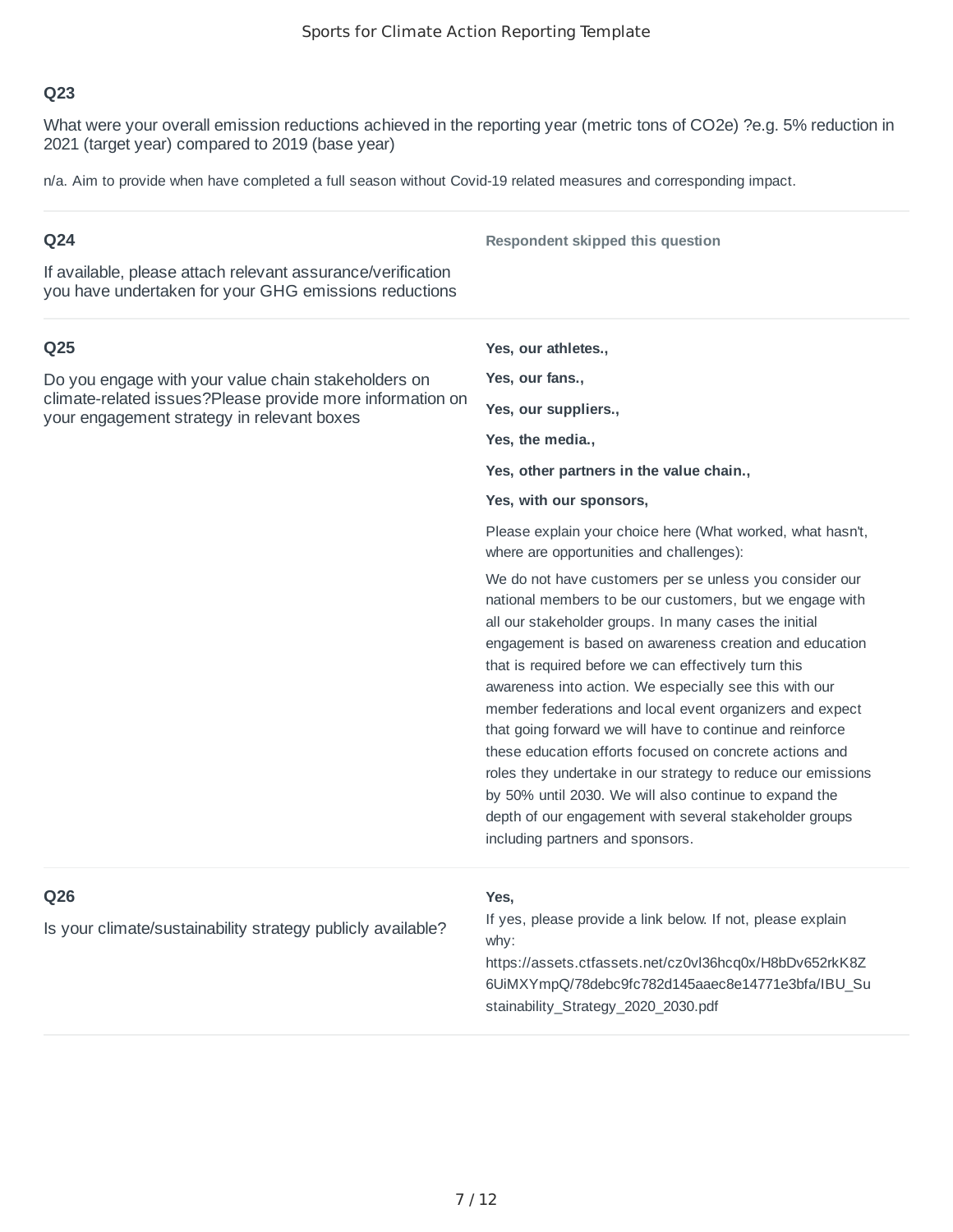| Q27<br>Are you using offsets to compensate for unavoided<br>emissions – additional to reduction efforts? Offsets used to<br>compensate unavoidable emissions must generate real,<br>measurable and verified emissions reductions; Nature-<br>based solutions must meet challenges of additionality,<br>leakage, permanence and be locally-owned; Offsets<br>should provide socially just outcomes (support SDGs). | <b>Yes</b>                                |
|-------------------------------------------------------------------------------------------------------------------------------------------------------------------------------------------------------------------------------------------------------------------------------------------------------------------------------------------------------------------------------------------------------------------|-------------------------------------------|
| <b>Q28</b><br>Please specify the standard of offsets being used. Please<br>select those that apply.                                                                                                                                                                                                                                                                                                               | VCS,<br><b>Gold Standard</b>              |
| Q29<br>How many tons of CO2 equivalent have you offset for the reporting period?<br>Amount of CO2 (tons of CO2eq) equivalent<br>Please explain which category of emissions (beyond reduction<br>efforts) are you compensating with offsets                                                                                                                                                                        | 5'006 tons<br>All our reported emissions. |

Please state any sustainability/environmental certifications obtained by your organisationPlease specify and provide the link if applicable

N/a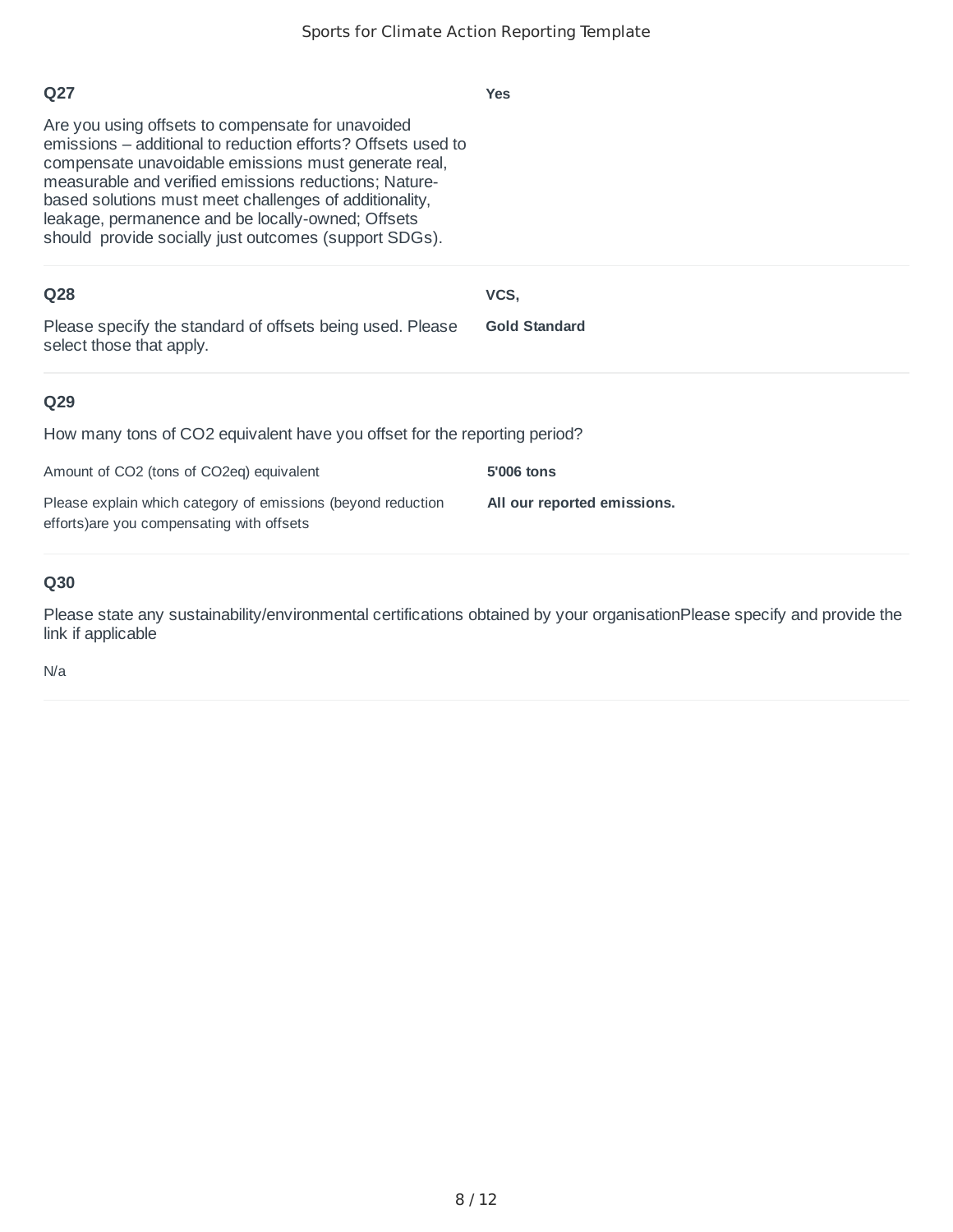Please explain what initiatives/actions has your organisation undertaken in response to Principles 3, 4 and 5 of the Framework. Note that this can include those in the planning and/or implementation phases.Please provide the link to the any public information, website or latest report on those actions and if possible please explain what results have you seen in response to your actions

| Educate for climate action                        | The IBU has provided a series of educational sessions<br>to its athlete ambassadors, partnering with Protect Our<br>Winters (POW) Europe, as well as conducting regular<br>workshops with the IBU staff. We've also delivered<br>workshops for our local organising committees of all<br>three IBU Events series and a session to our NFs as part<br>of our President' Meeting 2021. We plan to include a<br>sustainability module also in the coaching certificate<br>program that will launch in 2022.                                                                                                                                                                 |
|---------------------------------------------------|--------------------------------------------------------------------------------------------------------------------------------------------------------------------------------------------------------------------------------------------------------------------------------------------------------------------------------------------------------------------------------------------------------------------------------------------------------------------------------------------------------------------------------------------------------------------------------------------------------------------------------------------------------------------------|
| Promote sustainable and responsible consumption   | The IBU has implemented a new procurement<br>instruction that includes sustainability provisions, and<br>also introduced a code of conduct for its supplying<br>partners. Our sustainability strategy includes a ban on<br>single use plastics and implementation has started at<br>the headquarters.                                                                                                                                                                                                                                                                                                                                                                    |
| Advocate for climate action through communication | <b>Communication and Awareness is one of the five Focus</b><br>Areas of our Sustainability Strategy. The most visible<br>activity so far has been the Biathlon Climate Challenge<br>that was launched on Earth Day 2021 and ran for 4<br>weeks, converting the physical activities of more than<br>8'000 fans into trees and resulting in the planting of<br>100'000 trees in Madagascar through a partner charity.<br>Through our Athlete Ambassador programme, we have<br>reached out to both the athlete community and the fans.<br>We have also launched similar communication efforts<br>toward our member federations, partners, sponsors and<br>event organizers. |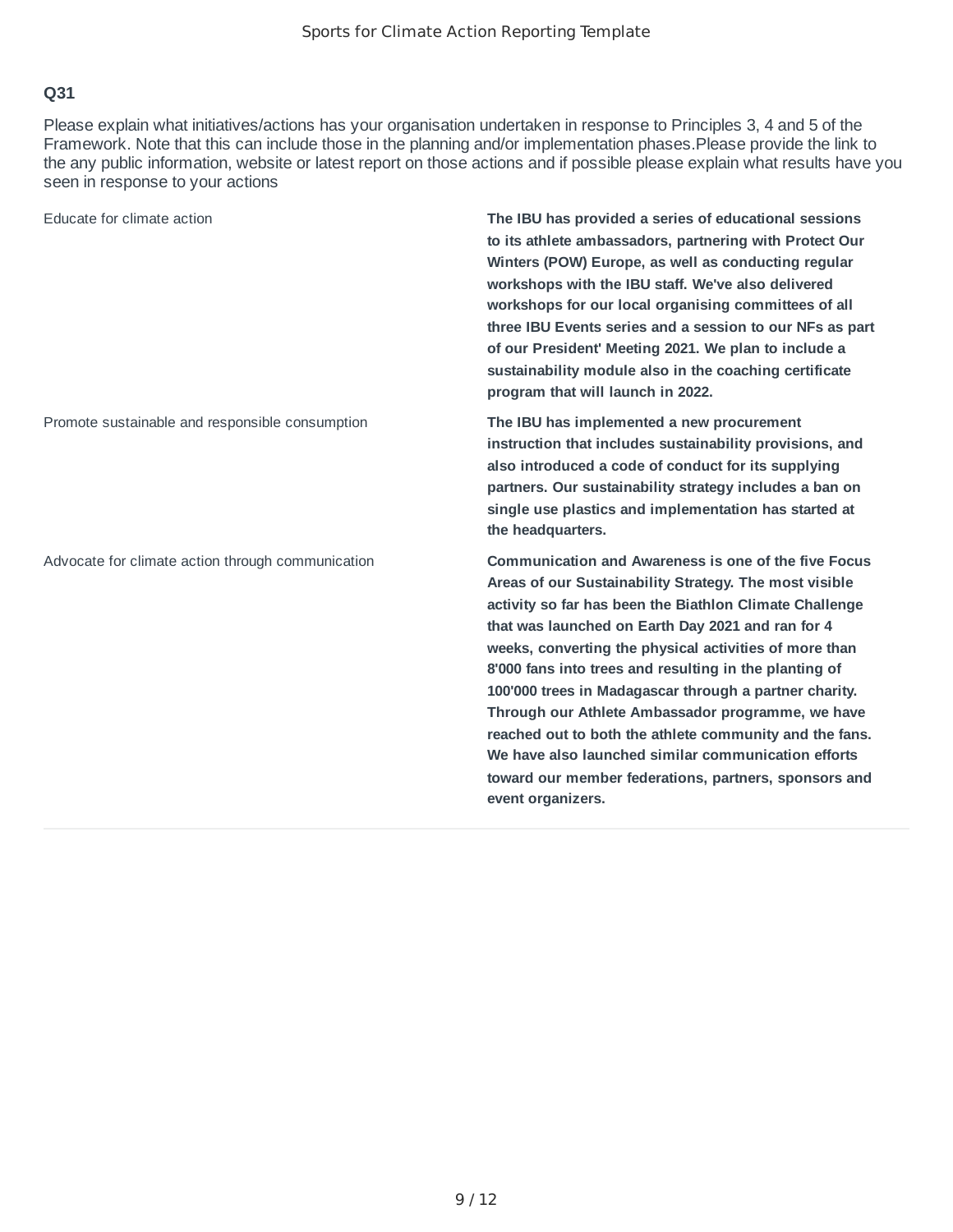**,**

**,**

#### **Q32**

Please provide information on the tools you have used to communicate and advocate on climate, including potential outcomes.Please specify in the textboxes.

**Athlete ambassadors appointed,**

**Website pages with sustainability message,**

**Media sports or articles with sustainability message,**

**Social media posts with sustainability message,**

**Activation events and campaings,**

**Stakeholder engagement activations,**

**External-facing sustainability education sessions or programs (could include youth programs)**

**Internal-facing sustainability training and education sessions or programs (e.g. for staff, suppliers, partners)**

Please explain your selection here:

Athlete Ambassadors launched: https://www.biathlonworld.com/news/ibu-athleteambassador-programme/iN7XF2dqG0K0isRZOShBAA Sustainability website: https://www.biathlonworld.com/inside-ibu/sustainability Examples of media articles: https://www.svt.se/sport/vintersport/ibu-vill-halveraklimatutslappen-till-2030 Examples of social media posts: https://www.instagram.com/p/CcVgx8AIe2t/ https://www.instagram.com/p/CQd6WWqi\_5N/ https://twitter.com/biathlonworld/status/13851440229357854 72 https://www.facebook.com/biathlonworld/posts/33552873011 85282 Biathlon Climate Challenge campaign: https://www.biathlonworld.com/news/biathlon-climatechallenge-completed/I56SrTX10C8Fcyp1BUb2Q Stakeholder engagement activations - IBU OC Sustainability Award: https://assets.ctfassets.net/cz0vl36hcq0x/5RtwmStNFmK WaqpPVw52uw/15ae0cdf9a173cc8876660b79e126ced/IBU\_ OC Award for Sustainability Excellence.pdf Regular sessions with staff during biannual staff workshops Athlete ambassador training: https://www.biathlonworld.com/news/sustainability-carbonliteracy-training/617OKT6pxcgoFejS2x25LV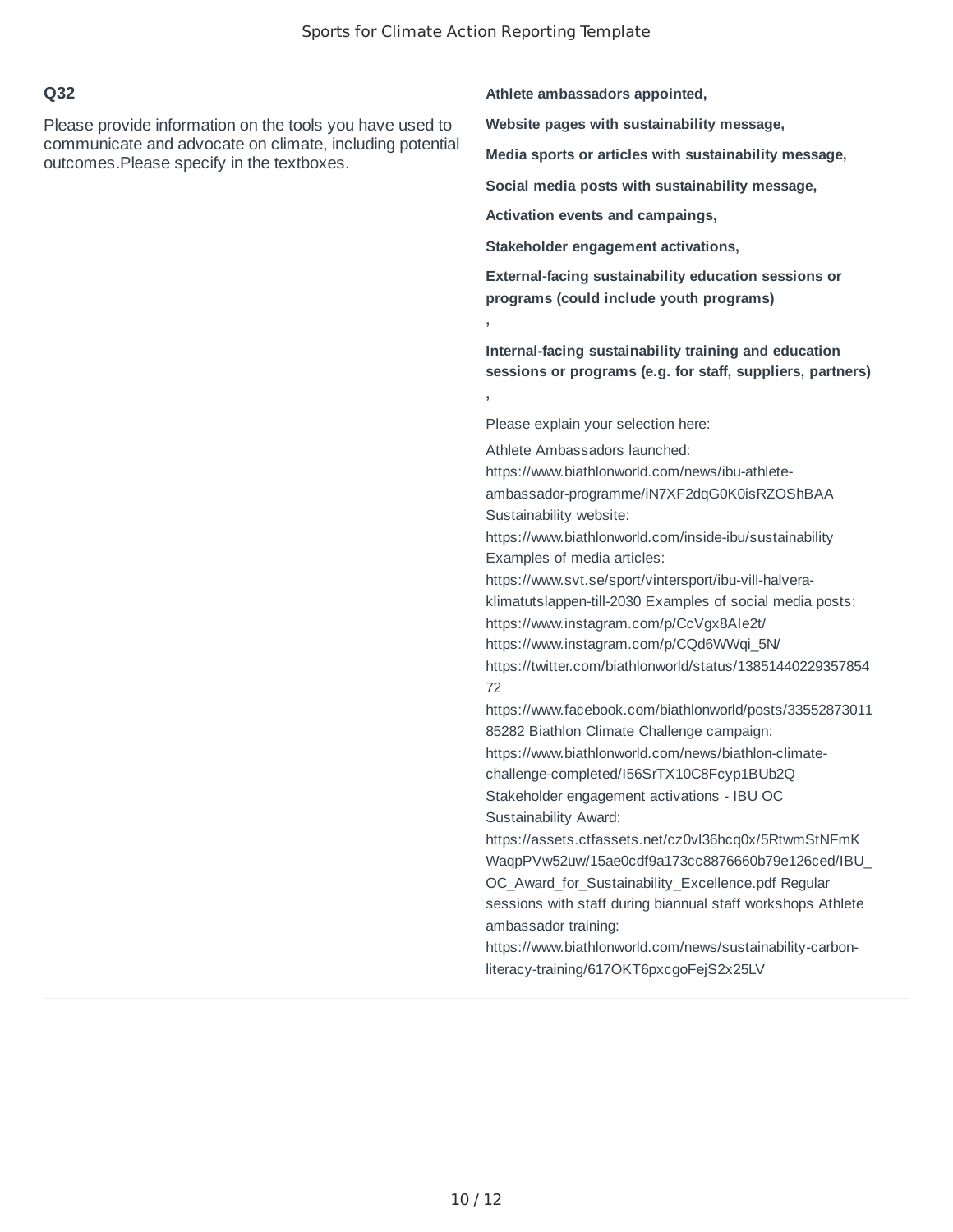Influencing fan travelFan travel results in a substantial GHG emissions footprint. Whilst your organisation may not be able to control this impact, this is an area where sport organisations can excert influence. Does your organisation have a strategy to influence these emissions (via fan engagement or campaigns) or compensate for those emissions. Please explain below your efforts if any, and lessons learned.

Communication and Awareness is one of the five Focus Areas of our Sustainability Strategy. The most visible activity so far has been the Biathlon Climate Challenge that was launched on Earth Day 2021 and ran for 4 weeks, converting the physical activities of more than 8'000 fans into trees and resulting in the planting of 100'000 trees in Madagascar through a partner charity. Through our Athlete Ambassador program, we have reached out to both the athlete community and the fans. We have also launched similar communication efforts toward our member federations, partners, sponsors and event organizers.

#### **Q34**

Is your organisation reporting publicly on sustainability and climate performance through a third party platform or your website?Please provide the link to the platform, website or latest report.

https://assets.ctfassets.net/cz0vl36hcq0x/Z7mEmRpuZsHUevq2hxt3P/09efb57c4603cf9a5426252c9e597980/IBU\_Sustainability\_Rep ort2021\_Final.pdf

#### **Q35**

Anything you would like to report about sustainability efforts of your organisation which have not been covered in the questions above?

In Q20, we would have liked to note the differences between our Levels 1 and 2.

#### **Q36**

Anything you would like to say in relation to the answers you have provided or any message for UN Climate Change?

We look forward to any comments or feedback. We also intend to publish this report on our website.

#### **Q37**

Provide details for the person that has signed off (approved) your reporting response to UNFCCCName/ Job Title/Organisation

Niklas Carlsson Secretary General, IBU niklas.carlsson@ibu.at

Page 2